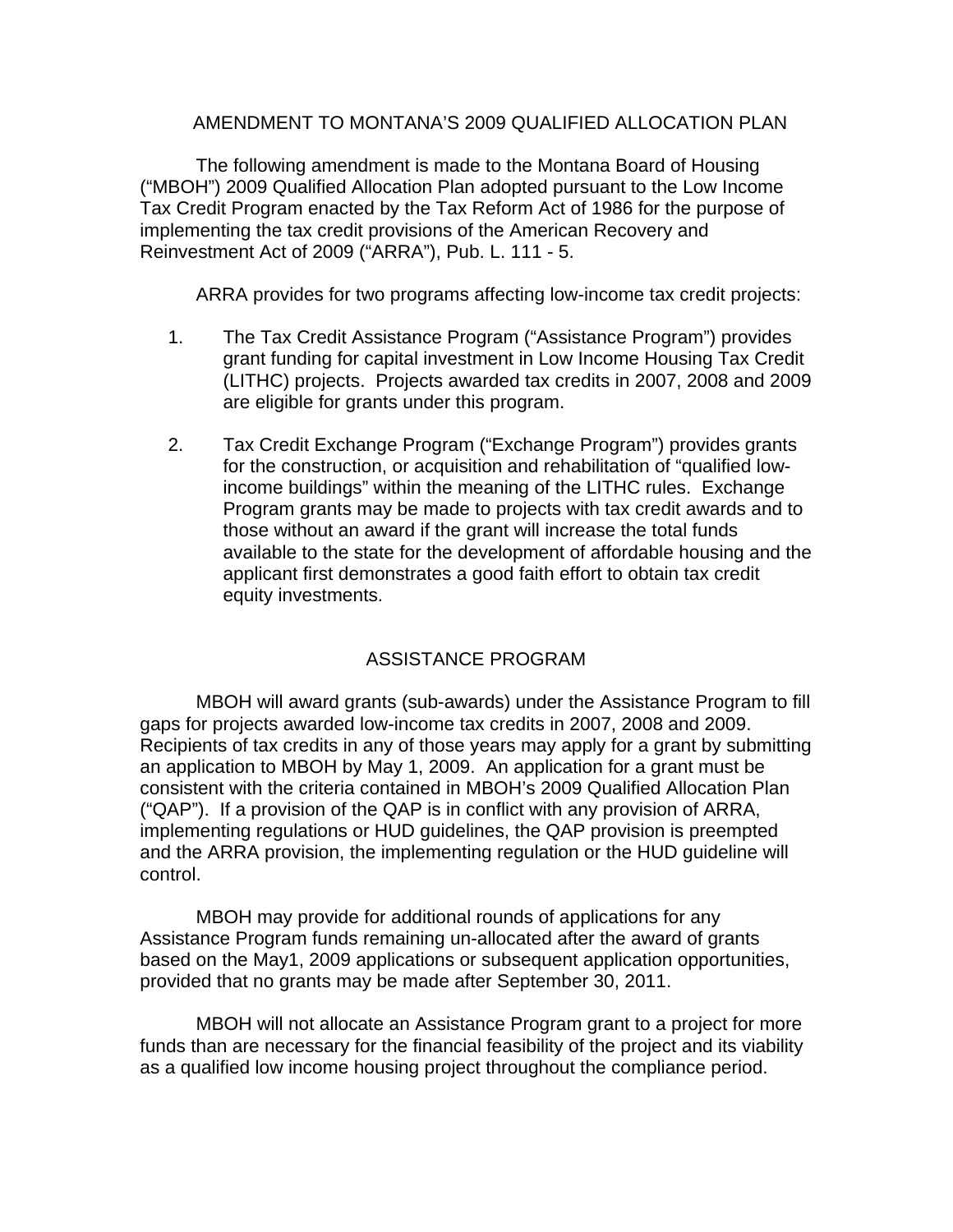An applicant must demonstrate to MBOH that it will expend 75% of the Assistance Program grant by February 2011 and 100% by February 2012.

 Assistance Program grants will be awarded by MBOH competitively to those projects best meeting the needs of low income people within the state of Montana.

 MBOH will consider the following factors in making grants under this program:

- readiness to proceed of the project; and
- expected completion by February 2012;

The MBOH may consider the following additional factors in making grants under this program:

- the geographical distribution of tax credit projects;
- the rural or urban location of the qualifying projects;
- the overall income levels targeted by the projects;
- rehabilitation of existing low income housing stock;
- sustainable energy savings initiatives;
- financial and operational ability of the applicant to fund, complete, and maintain the project through the extended use period;
- past performance of an applicant in initiating and completing tax credit projects; and
- cost of construction, land, and utilities.

## EXCHANGE PROGRAM

 MBOH will award grants under the Exchange Program that directly finance qualified low income projects. Exchange Program grants (sub-awards) may be made to projects that have a tax credit allocation or to projects without a tax credit allocation if MBOH determines that such an allocation will increase the total funds available to the State for affordable housing.

 An applicant for an Exchange Program grant must demonstrate to the satisfaction of MBOH that good faith efforts have been made to obtain a commitment for the purchase of the applicant's tax credits.

 An Exchange Program grant will be made in the same manner and subject to the same rent, income and use restrictions as an allocation of tax credits under the QAP.

 An Exchange Program grant may be recaptured by MBOH if the building with respect to which the grant is made does not remain a qualified low-income building during the compliance period.